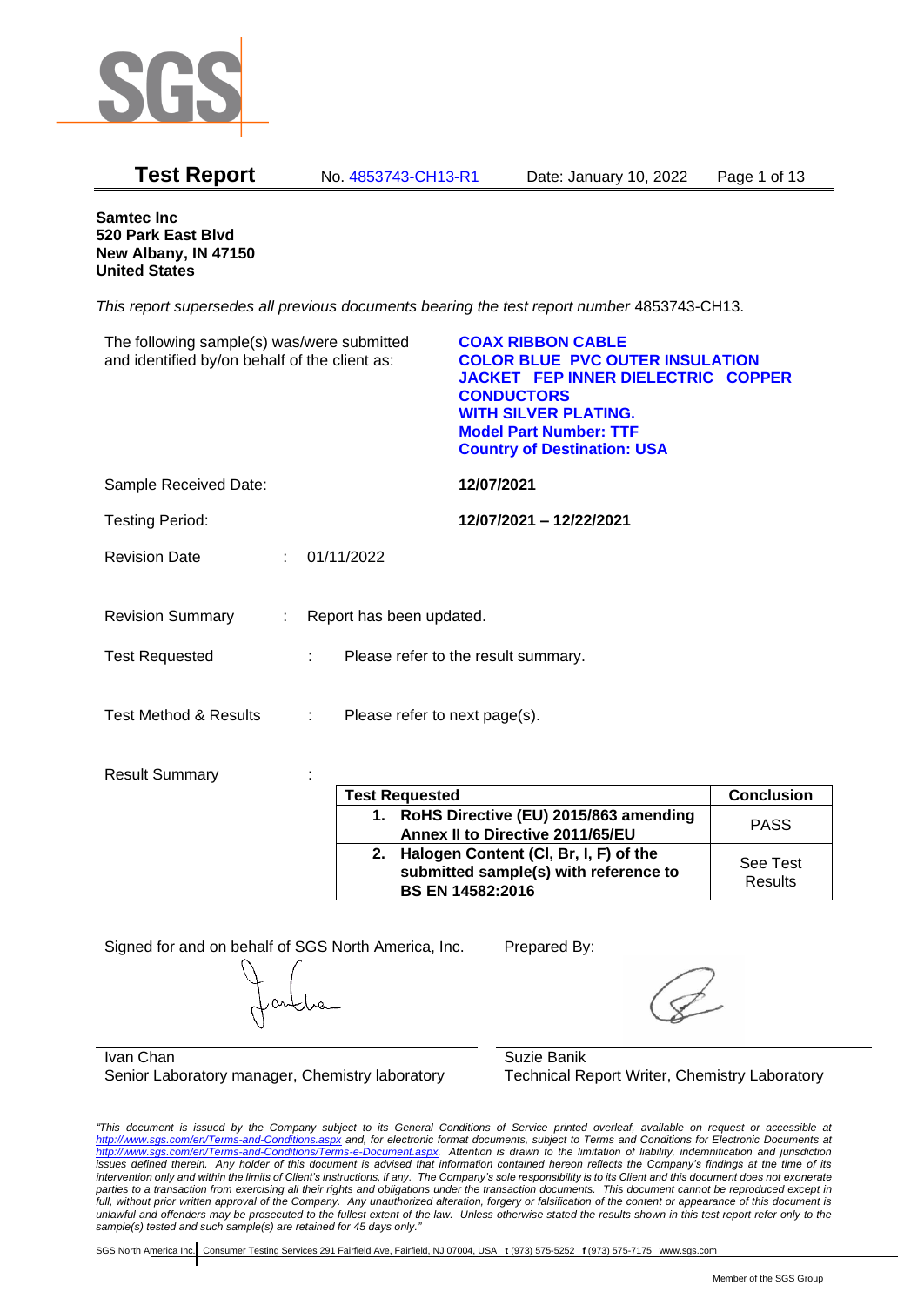

# **Test Report** No. 4853743-CH13-R1 Date: January 10, 2022 Page 2 of 13

## **1. RoHS Directive (EU) 2015/863 amending Annex II to Directive 2011/65/EU.**

Testing was done at an SGS Affiliate Laboratory:

### Test Part Description :

| Specimen<br>No. | <b>SGS Sample ID</b> | <b>Description</b>                                                     |
|-----------------|----------------------|------------------------------------------------------------------------|
| 1.              |                      | HKT21-061819.034 Blue soft plastic - Outer PVC blue insulation.        |
| 2.              |                      | HKT21-061819.035 Coppery metal foil - Copper conductor.                |
| 3.              |                      | HKT21-061819.036 Light blue soft plastic - Inner FEP clear dielectric. |
| 4.              | HKT21-061819.037     | Metal w/ silvery plating (base: coppery metal) - Copper shield.        |

Remarks :

- $(1)$  1 mg/kg = 1 ppm = 0.0001%
- (2) MDL = Method Detection Limit
- $(3)$  ND = Not Detected  $($  < MDL)
- (4) "-" = Not Regulated

## **RoHS Directive (EU) 2015/863 amending Annex II to Directive 2011/65/EU.**

Test Method : With reference to IEC 62321-4:2013+A1:2017, IEC62321-5:2013, IEC62321-7-2:2017, IEC62321-6:2015 and IEC62321-8:2017, analyzed by ICP-OES, UV-Vis and GC-MS.

(Decision

Rule: please refer to appendix 1: Category 1).

| Test Item(s)                  | Limit             | Unit   | MDL.           | 034.      | 036.      |
|-------------------------------|-------------------|--------|----------------|-----------|-----------|
| Cadmium (Cd).                 | 100               | mg/kg. | 2              | <b>ND</b> | ND.       |
| Lead (Pb).                    | 1,000             | mg/kg. | $\overline{c}$ | <b>ND</b> | ND.       |
| Mercury (Hg).                 | 1,000             | mg/kg. | $\mathbf{2}$   | <b>ND</b> | <b>ND</b> |
| Hexavalent Chromium (Cr(VI)). | 1,000             | mg/kg. | 8              | <b>ND</b> | ΝD        |
| Sum of PBBs.                  | 1,000             | mg/kg. |                | <b>ND</b> | ND.       |
| Monobromobiphenyl.            |                   | mg/kg. | 5              | <b>ND</b> | ND        |
| Dibromobiphenyl.              |                   | mg/kg. | 5              | <b>ND</b> | <b>ND</b> |
| Tribromobiphenyl.             | $\qquad \qquad -$ | mg/kg. | 5              | <b>ND</b> | ΝD        |
| Tetrabromobiphenyl.           |                   | mg/kg. | 5              | ND        | ΝD        |
| Pentabromobiphenyl.           |                   | mg/kg. | 5              | <b>ND</b> | ND        |
| Hexabromobiphenyl.            |                   | mg/kg. | 5              | <b>ND</b> | ΝD        |
| Heptabromobiphenyl.           |                   | mg/kg. | 5              | <b>ND</b> | <b>ND</b> |
| Octabromobiphenyl.            |                   | mg/kg. | 5              | <b>ND</b> | ND.       |
| Nonabromobiphenyl.            |                   | mg/kg. | 5              | <b>ND</b> | ND.       |
| Decabromobiphenyl.            |                   | mg/kg. | 5              | <b>ND</b> | ΝD        |

*"This document is issued by the Company subject to its General Conditions of Service printed overleaf, available on request or accessible at <http://www.sgs.com/en/Terms-and-Conditions.aspx> and, for electronic format documents, subject to Terms and Conditions for Electronic Documents at [http://www.sgs.com/en/Terms-and-Conditions/Terms-e-Document.aspx.](http://www.sgs.com/en/Terms-and-Conditions/Terms-e-Document.aspx) Attention is drawn to the limitation of liability, indemnification and jurisdiction issues defined therein. Any holder of this document is advised that information contained hereon reflects the Company's findings at the time of its intervention only and within the limits of Client's instructions, if any. The Company's sole responsibility is to its Client and this document does not exonerate parties to a transaction from exercising all their rights and obligations under the transaction documents. This document cannot be reproduced except in full, without prior written approval of the Company. Any unauthorized alteration, forgery or falsification of the content or appearance of this document is unlawful and offenders may be prosecuted to the fullest extent of the law. Unless otherwise stated the results shown in this test report refer only to the sample(s) tested and such sample(s) are retained for 45 days only."*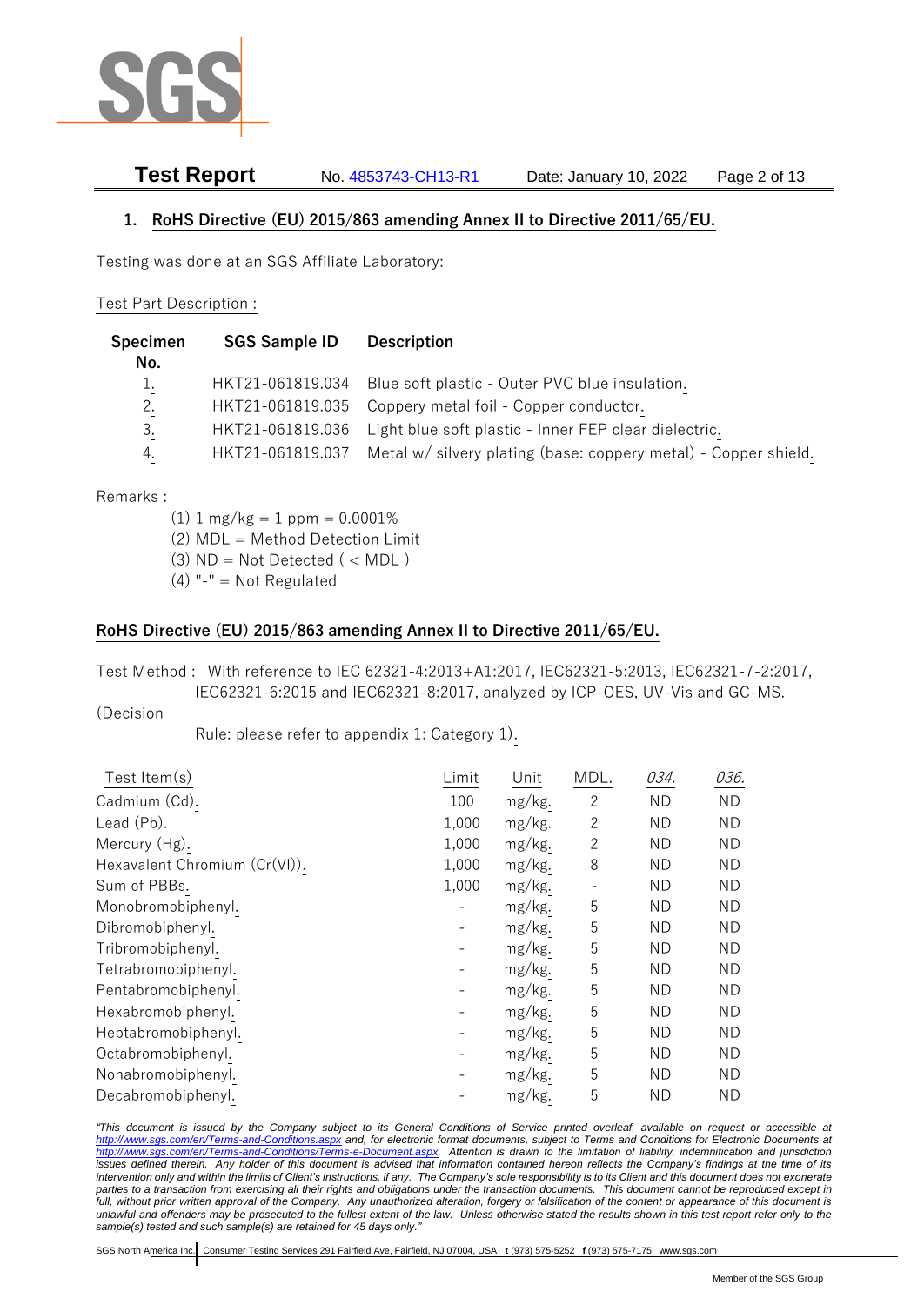

| <b>Test Report</b>       | No. 4853743-CH13-R1      |           |   | Date: January 10, 2022 | Page 3 of 13 |  |
|--------------------------|--------------------------|-----------|---|------------------------|--------------|--|
|                          |                          |           |   |                        |              |  |
| Sum of PBDEs.            | 1,000                    | mg/kg.    |   | ND.                    | ND           |  |
| Monobromodiphenyl ether. |                          | mg/kg.    | ს | ND.                    | ΝD           |  |
| Dibromodiphenyl ether.   | $\overline{\phantom{0}}$ | $mg/kg$ . | h | ND.                    | ΝD           |  |

*"This document is issued by the Company subject to its General Conditions of Service printed overleaf, available on request or accessible at <http://www.sgs.com/en/Terms-and-Conditions.aspx> and, for electronic format documents, subject to Terms and Conditions for Electronic Documents at [http://www.sgs.com/en/Terms-and-Conditions/Terms-e-Document.aspx.](http://www.sgs.com/en/Terms-and-Conditions/Terms-e-Document.aspx) Attention is drawn to the limitation of liability, indemnification and jurisdiction issues defined therein. Any holder of this document is advised that information contained hereon reflects the Company's findings at the time of its intervention only and within the limits of Client's instructions, if any. The Company's sole responsibility is to its Client and this document does not exonerate parties to a transaction from exercising all their rights and obligations under the transaction documents. This document cannot be reproduced except in full, without prior written approval of the Company. Any unauthorized alteration, forgery or falsification of the content or appearance of this document is unlawful and offenders may be prosecuted to the fullest extent of the law. Unless otherwise stated the results shown in this test report refer only to the sample(s) tested and such sample(s) are retained for 45 days only."*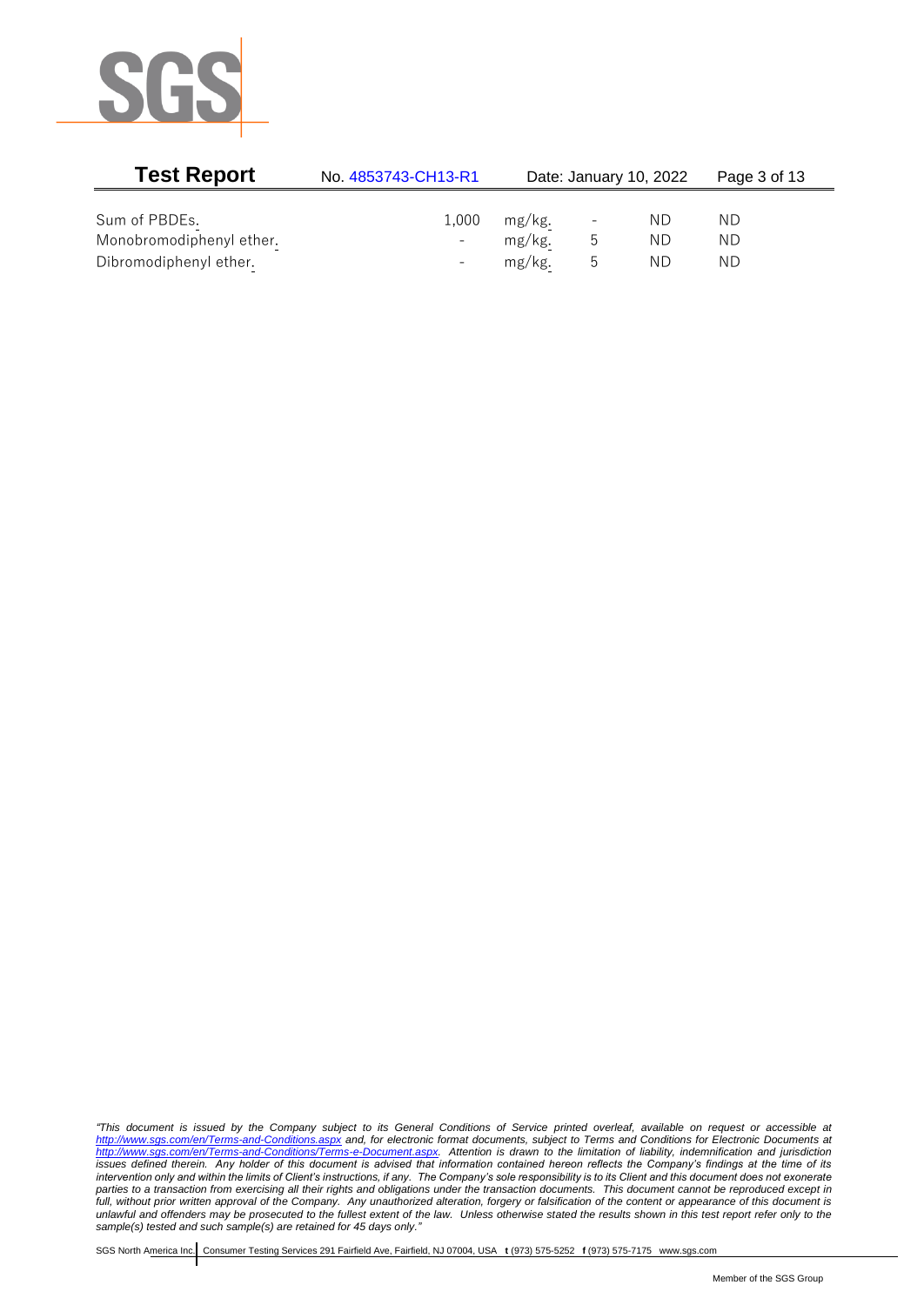

| <b>Test Report</b>                   | No. 4853743-CH13-R1      |        | Date: January 10, 2022 |           | Page 4 of 13 |
|--------------------------------------|--------------------------|--------|------------------------|-----------|--------------|
| Test Item $(s)$                      | Limit                    | Unit   | MDL.                   | 034.      | 036.         |
|                                      |                          |        |                        |           |              |
| Tribromodiphenyl ether.              |                          | mg/kg. | 5                      | <b>ND</b> | <b>ND</b>    |
| Tetrabromodiphenyl ether.            |                          | mg/kg. | 5                      | ND.       | <b>ND</b>    |
| Pentabromodiphenyl ether.            |                          | mg/kg. | 5                      | ND.       | ND.          |
| Hexabromodiphenyl ether.             |                          | mg/kg. | 5                      | ND.       | <b>ND</b>    |
| Heptabromodiphenyl ether.            |                          | mg/kg. | 5                      | ND.       | <b>ND</b>    |
| Octabromodiphenyl ether.             | $\qquad \qquad -$        | mg/kg. | 5                      | ND.       | <b>ND</b>    |
| Nonabromodiphenyl ether.             | $\overline{\phantom{a}}$ | mg/kg. | 5                      | ND.       | <b>ND</b>    |
| Decabromodiphenyl ether.             |                          | mg/kg. | 5                      | ND.       | ND.          |
| Dibutyl Phthalate (DBP).             | 1,000                    | mg/kg. | 50                     | <b>ND</b> | <b>ND</b>    |
| Benzylbutyl Phthalate (BBP).         | 1,000                    | mg/kg. | 50                     | ND.       | ND.          |
| Bis-(2-ethylhexyl) Phthalate (DEHP). | 1,000                    | mg/kg. | 50                     | 371       | <b>ND</b>    |
| Diisobutyl Phthalate (DIBP).         | 1,000                    | mg/kg. | 50                     | ND.       | <b>ND</b>    |

### Notes :

(1) The maximum permissible limit is quoted from RoHS Directive (EU) 2015/863. IEC 62321 series is equivalent to EN 62321 series http://www.cenelec.eu/dyn/www/f?p=104:30:1742232870351101::::FSP\_ORG\_ID,FSP\_LANG\_

### ID:

1258637,25.

## **RoHS Directive (EU) 2015/863 amending Annex II to Directive 2011/65/EU.**

Test Method : With reference to IEC 62321-4:2013+A1:2017 and IEC62321-5:2013, analyzed by ICP-OES.

> (Decision Rule: please refer to appendix 1: Category 1) With reference to IEC62321-7-1:2015, analyzed by UV-Vis. (Decision Rule: please refer

to

appendix 1: Category 4).

| Test Item $(s)$                                    | Limit | Jnit    | MDL. | 035. | 037. |
|----------------------------------------------------|-------|---------|------|------|------|
| Cadmium (Cd).                                      | 100   | mg/kg.  |      | ΝD   | ND.  |
| Lead (Pb).                                         | 1,000 | mg/kg.  | ს    | ΝD   | ND.  |
| Mercury (Hg).                                      | 1,000 | mg/kg.  |      | ΝD   | ND.  |
| Hexavalent Chromium $(Cr(VI))\blacktriangledown$ . |       | μg/cm². | 0.10 | ΝD   | ND.  |

Notes :

(1) The maximum permissible limit is quoted from RoHS Directive (EU) 2015/863. IEC 62321 series is equivalent to EN 62321 series

http://www.cenelec.eu/dyn/www/f?p=104:30:1742232870351101::::FSP\_ORG\_ID,FSP\_LANG\_

ID:

1258637,25

*"This document is issued by the Company subject to its General Conditions of Service printed overleaf, available on request or accessible at <http://www.sgs.com/en/Terms-and-Conditions.aspx> and, for electronic format documents, subject to Terms and Conditions for Electronic Documents at [http://www.sgs.com/en/Terms-and-Conditions/Terms-e-Document.aspx.](http://www.sgs.com/en/Terms-and-Conditions/Terms-e-Document.aspx) Attention is drawn to the limitation of liability, indemnification and jurisdiction issues defined therein. Any holder of this document is advised that information contained hereon reflects the Company's findings at the time of its intervention only and within the limits of Client's instructions, if any. The Company's sole responsibility is to its Client and this document does not exonerate parties to a transaction from exercising all their rights and obligations under the transaction documents. This document cannot be reproduced except in full, without prior written approval of the Company. Any unauthorized alteration, forgery or falsification of the content or appearance of this document is unlawful and offenders may be prosecuted to the fullest extent of the law. Unless otherwise stated the results shown in this test report refer only to the sample(s) tested and such sample(s) are retained for 45 days only."*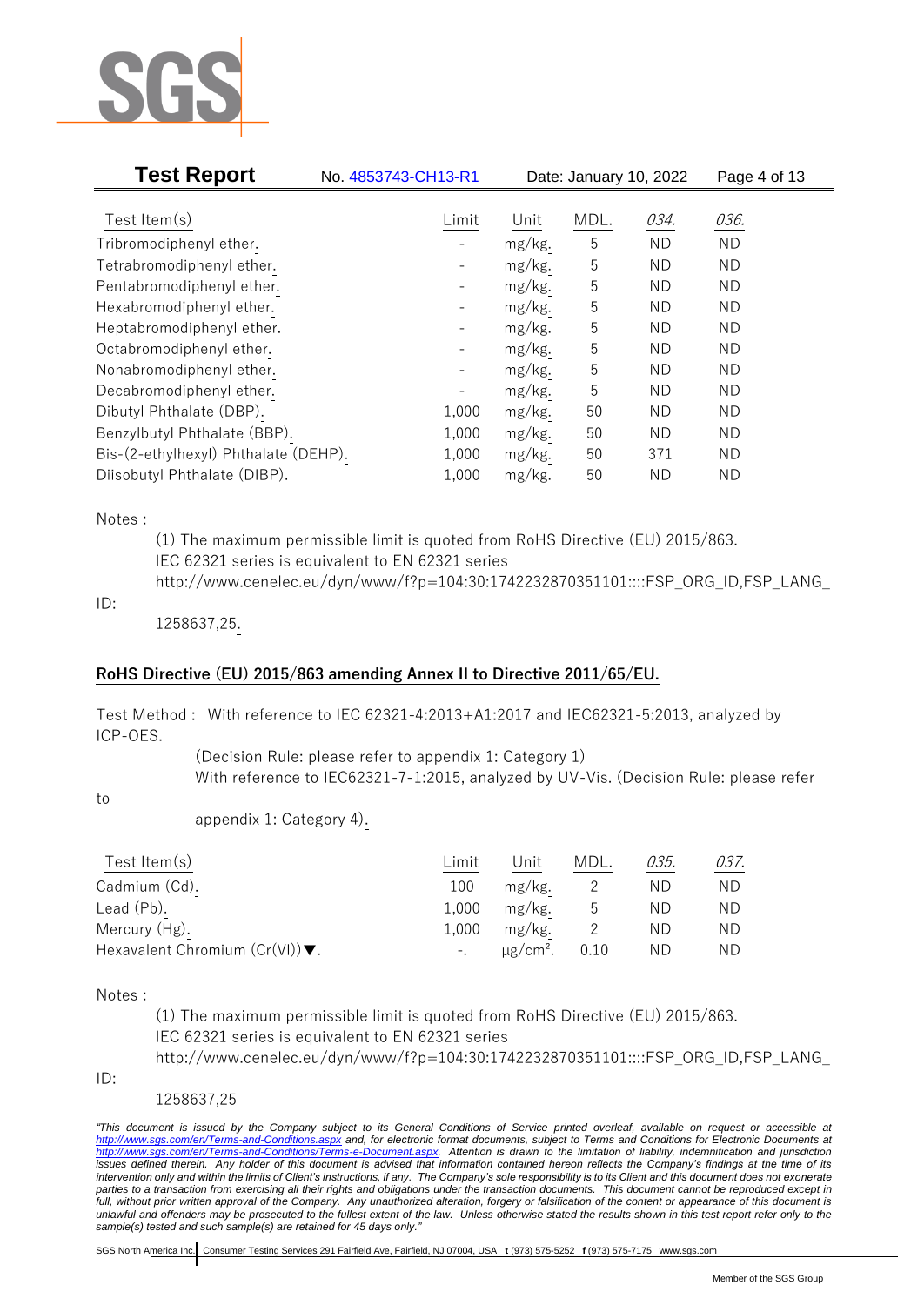

# **Test Report** No. 4853743-CH13-R1 Date: January 10, 2022 Page 5 of 13

(2)  $\blacktriangledown$  = a. The sample is positive for Cr(VI) if the Cr(VI) concentration is greater than 0.13  $\mu$ g/cm2. The

sample coating is considered to contain Cr(VI)

b. The sample is negative for Cr(VI) if Cr(VI) is ND (concentration less than 0.10  $\mu$  g/cm2). The coating is

considered a non-Cr(VI) based coating

c. The result between 0.10  $\mu$  g/cm2 and 0.13  $\mu$  g/cm2 is considered to be inconclusive - unavoidable

*"This document is issued by the Company subject to its General Conditions of Service printed overleaf, available on request or accessible at <http://www.sgs.com/en/Terms-and-Conditions.aspx> and, for electronic format documents, subject to Terms and Conditions for Electronic Documents at [http://www.sgs.com/en/Terms-and-Conditions/Terms-e-Document.aspx.](http://www.sgs.com/en/Terms-and-Conditions/Terms-e-Document.aspx) Attention is drawn to the limitation of liability, indemnification and jurisdiction issues defined therein. Any holder of this document is advised that information contained hereon reflects the Company's findings at the time of its intervention only and within the limits of Client's instructions, if any. The Company's sole responsibility is to its Client and this document does not exonerate parties to a transaction from exercising all their rights and obligations under the transaction documents. This document cannot be reproduced except in full, without prior written approval of the Company. Any unauthorized alteration, forgery or falsification of the content or appearance of this document is unlawful and offenders may be prosecuted to the fullest extent of the law. Unless otherwise stated the results shown in this test report refer only to the sample(s) tested and such sample(s) are retained for 45 days only."*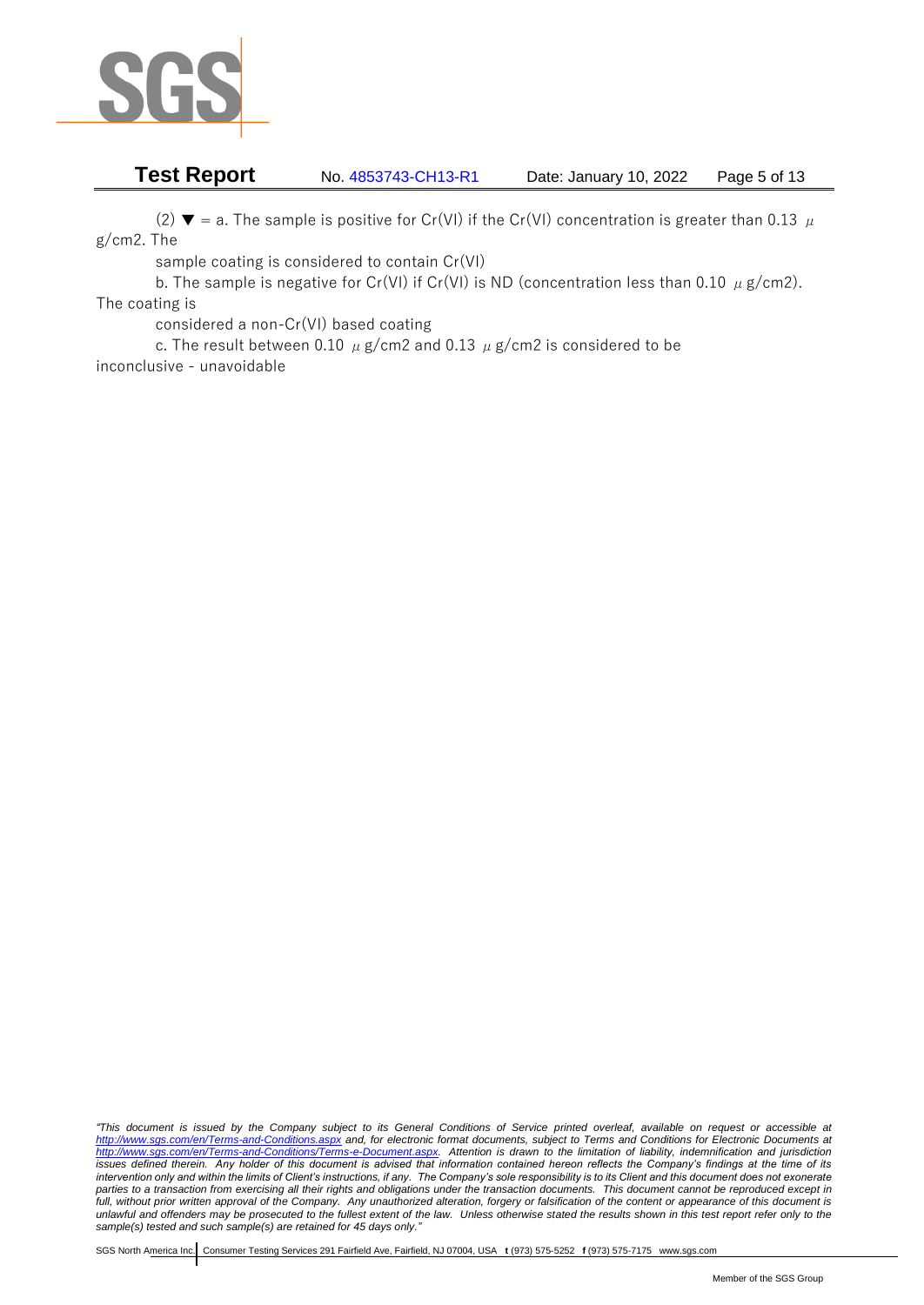

# **Test Report** No. 4853743-CH13-R1 Date: January 10, 2022 Page 6 of 13

coating variations may influence the determination

Information on storage conditions and production date of the tested sample is unavailable and

Cr(VI) results represent status of the sample at the time of testing..

# **2. Halogen.**

thus

Testing was done at an SGS Affiliate Laboratory:

Test Method : With reference to EN 14582:2016, analysis was performed by IC..

| Test Item $(s)$ | Limit | Unit   | MDL. | 036.   |
|-----------------|-------|--------|------|--------|
| Fluorine (F).   |       | mg/kg. | 50   | 250000 |
| Chlorine (CI).  |       | mg/kg. | 50   | ΝD     |
| Bromine (Br).   |       | mg/kg. | 50   | ΝD     |
| lodine (I).     |       | mg/kg. | 50   | ΝD     |

Notes :

(1) The measurement report of the expanded uncertainty with confident level 95% by coverage factor

k=2, is 20% for each analyte of Fluorine, Chlorine, Bromine and Iodine..

*"This document is issued by the Company subject to its General Conditions of Service printed overleaf, available on request or accessible at <http://www.sgs.com/en/Terms-and-Conditions.aspx> and, for electronic format documents, subject to Terms and Conditions for Electronic Documents at [http://www.sgs.com/en/Terms-and-Conditions/Terms-e-Document.aspx.](http://www.sgs.com/en/Terms-and-Conditions/Terms-e-Document.aspx) Attention is drawn to the limitation of liability, indemnification and jurisdiction issues defined therein. Any holder of this document is advised that information contained hereon reflects the Company's findings at the time of its intervention only and within the limits of Client's instructions, if any. The Company's sole responsibility is to its Client and this document does not exonerate parties to a transaction from exercising all their rights and obligations under the transaction documents. This document cannot be reproduced except in full, without prior written approval of the Company. Any unauthorized alteration, forgery or falsification of the content or appearance of this document is unlawful and offenders may be prosecuted to the fullest extent of the law. Unless otherwise stated the results shown in this test report refer only to the sample(s) tested and such sample(s) are retained for 45 days only."*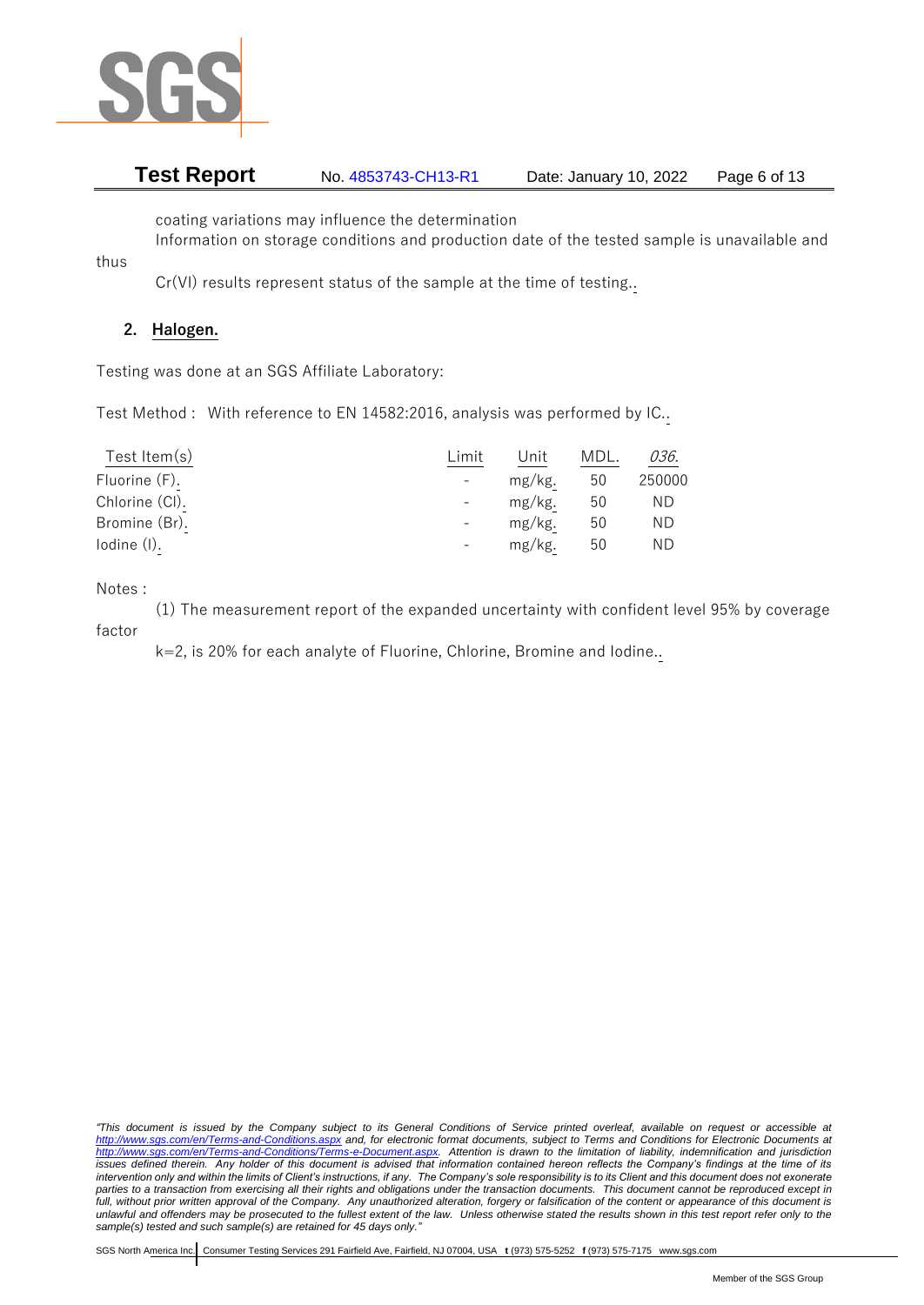

### Appendix 1

| Category       | Decision Rule Statement                                                                                                                                                                                                                                                                                                                                                                                                                                                                                                                                                                                                                                                                                                                                                                                                                                                                                                                                                                                                                                                                                                                                                                                                                                                                                                                                                                                                                                                                                                    |
|----------------|----------------------------------------------------------------------------------------------------------------------------------------------------------------------------------------------------------------------------------------------------------------------------------------------------------------------------------------------------------------------------------------------------------------------------------------------------------------------------------------------------------------------------------------------------------------------------------------------------------------------------------------------------------------------------------------------------------------------------------------------------------------------------------------------------------------------------------------------------------------------------------------------------------------------------------------------------------------------------------------------------------------------------------------------------------------------------------------------------------------------------------------------------------------------------------------------------------------------------------------------------------------------------------------------------------------------------------------------------------------------------------------------------------------------------------------------------------------------------------------------------------------------------|
| 1              | The decision rule for conformity reporting is based on the non-binary statement with quard band (is<br>equal to the expanded measurement uncertainty with a 95% coverage probability, w = U95) in<br>ILAC-G8:09/2019 Clause 4.2.3.<br>"Pass - the measured value is within (or below / above) the acceptance limit, where the<br>А.<br>acceptance limit is below / above to the quard band." or "Pass - The measured values were<br>observed in tolerance at the points tested. The specific false accept risk is up to 2.5%.".<br><b>B</b> .<br>"Conditional Pass - The measured values were observed in tolerance at the points tested.<br>However, a portion of the expanded measurement uncertainty intervals about one or more<br>measured values exceeded / out of tolerance. When the measured result is close to the<br>tolerance, the specific false accept risk is up to 50%.".<br>C.<br>"Conditional Fail - One or more measured values were observed out of tolerance at the<br>points tested. However, a portion of the expanded measurement uncertainty intervals about<br>one or more measured values were in tolerance. When the measured result is close to the<br>tolerance, the specific false reject risk is up to 50%.".<br>"Fail - the measured value is out of (or below / above) the tolerance limit added / subtracted<br>D.<br>to the quard band." or "Fail - One or more measured values were observed out of tolerance<br>at the points tested". The specific false reject risk is up to 2.5%. |
| $\overline{2}$ | The decision rule for conformity reporting is based on BS EN 1811:2011+A1:2015: Reference test<br>method for release of nickel from all post assemblies which are inserted into pierced parts of the<br>human body and articles intended to come into direct and prolonged contact with the skin in<br>Section 9.2 interpretation of results.                                                                                                                                                                                                                                                                                                                                                                                                                                                                                                                                                                                                                                                                                                                                                                                                                                                                                                                                                                                                                                                                                                                                                                              |
| $\overline{3}$ | The decision rule for conformity reporting is based on the general consideration of simple<br>acceptance as stated in ISO/IEC Guide 98-3: "Uncertainty of measurement - Part 3: Guide to the<br>expression of uncertainty in measurement (GUM 1995)", and more specifically for analytical<br>measurements to the EURACHEM/CITAC Guide 2012 "Quantifying Uncertainty in Analytical<br>Measurement *                                                                                                                                                                                                                                                                                                                                                                                                                                                                                                                                                                                                                                                                                                                                                                                                                                                                                                                                                                                                                                                                                                                        |
| 4              | The decision rule for conformity reporting is according to the IEC 62321-7-1 Edition 1.0 2015-09<br>Section 7: Table 1-(comparison to standard and interpretation of result)                                                                                                                                                                                                                                                                                                                                                                                                                                                                                                                                                                                                                                                                                                                                                                                                                                                                                                                                                                                                                                                                                                                                                                                                                                                                                                                                               |
| $\overline{5}$ | The decision rule for conformity reporting is according to the IEC 62321-3-1 Edition 1.0 2013-06<br>Annex A.3 interpretation of result.                                                                                                                                                                                                                                                                                                                                                                                                                                                                                                                                                                                                                                                                                                                                                                                                                                                                                                                                                                                                                                                                                                                                                                                                                                                                                                                                                                                    |
| $\overline{6}$ | The decision rule for conformity reporting is according to the GB/T 26125-2011 Annex A to H                                                                                                                                                                                                                                                                                                                                                                                                                                                                                                                                                                                                                                                                                                                                                                                                                                                                                                                                                                                                                                                                                                                                                                                                                                                                                                                                                                                                                                |
| 7              | The decision rule for conformity reporting is according to the requested specification or standard<br>(ASTM F963-17 section 4.3.5)                                                                                                                                                                                                                                                                                                                                                                                                                                                                                                                                                                                                                                                                                                                                                                                                                                                                                                                                                                                                                                                                                                                                                                                                                                                                                                                                                                                         |
| $\overline{8}$ | The decision rule for conformity reporting is according to the requested specification or standard<br>(AS/NZS ISO 8124 Part 3 section 4.2)                                                                                                                                                                                                                                                                                                                                                                                                                                                                                                                                                                                                                                                                                                                                                                                                                                                                                                                                                                                                                                                                                                                                                                                                                                                                                                                                                                                 |
|                | If the decision rule is not feasible to be used and the uncertainty of the result is able to be provided,<br>Remark the uncertainty range of the result will be shown in the report. Otherwise, only result will be shown<br>in the report.                                                                                                                                                                                                                                                                                                                                                                                                                                                                                                                                                                                                                                                                                                                                                                                                                                                                                                                                                                                                                                                                                                                                                                                                                                                                                |

*"This document is issued by the Company subject to its General Conditions of Service printed overleaf, available on request or accessible at <http://www.sgs.com/en/Terms-and-Conditions.aspx> and, for electronic format documents, subject to Terms and Conditions for Electronic Documents at [http://www.sgs.com/en/Terms-and-Conditions/Terms-e-Document.aspx.](http://www.sgs.com/en/Terms-and-Conditions/Terms-e-Document.aspx) Attention is drawn to the limitation of liability, indemnification and jurisdiction issues defined therein. Any holder of this document is advised that information contained hereon reflects the Company's findings at the time of its intervention only and within the limits of Client's instructions, if any. The Company's sole responsibility is to its Client and this document does not exonerate parties to a transaction from exercising all their rights and obligations under the transaction documents. This document cannot be reproduced except in full, without prior written approval of the Company. Any unauthorized alteration, forgery or falsification of the content or appearance of this document is unlawful and offenders may be prosecuted to the fullest extent of the law. Unless otherwise stated the results shown in this test report refer only to the sample(s) tested and such sample(s) are retained for 45 days only."*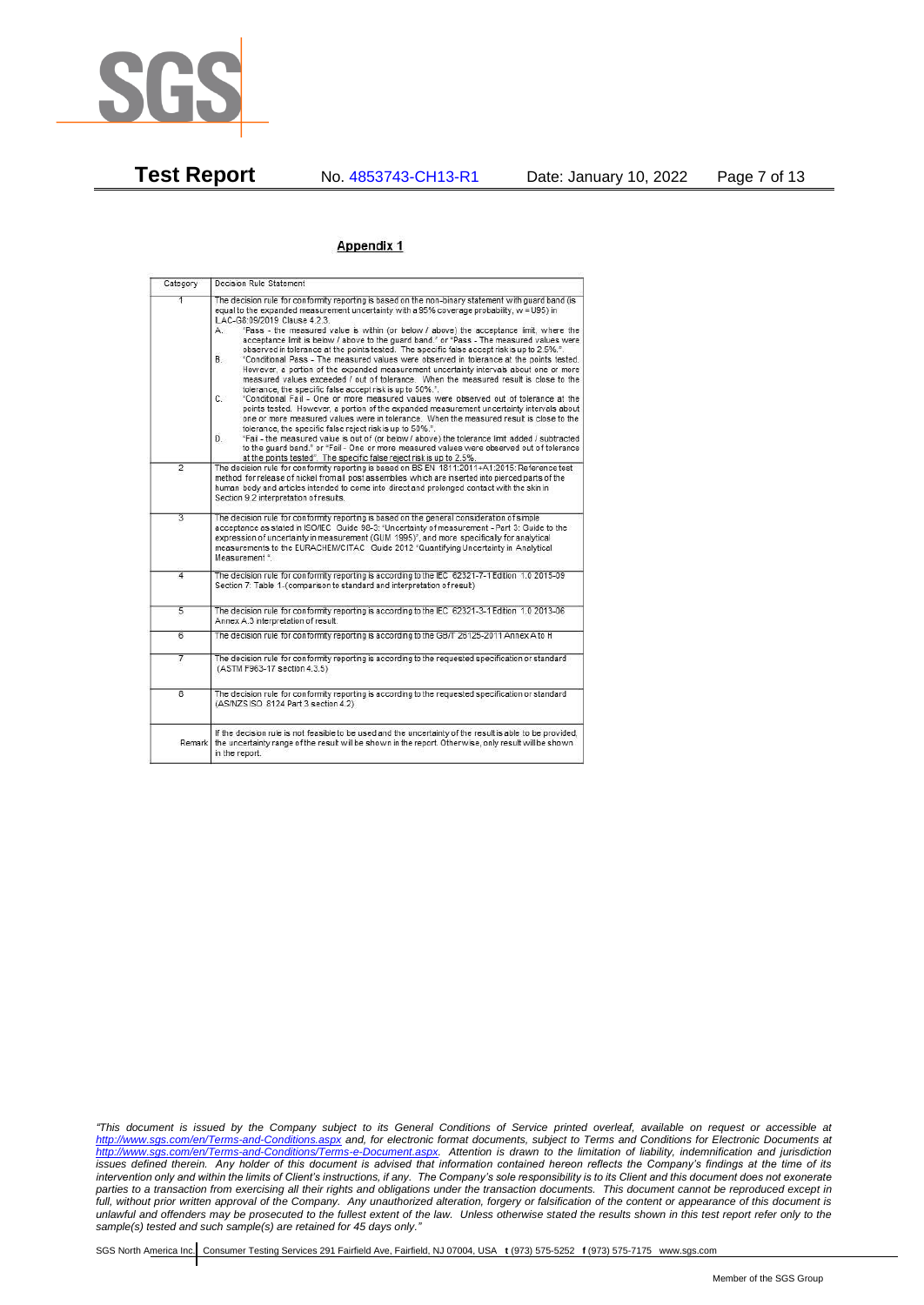

**Test Report** No. 4853743-CH13-R1 Date: January 10, 2022 Page 8 of 13

**Flowchart** 



Note : 1) Boiling water test method was also performed for the analysis of Cr (VI) in metal sample. 2) The polymeric samples were dissolved totally by pre-conditioning method according to above flow chat for Cd, Pb and Hg contents analysis

| Operator:      | Chiu Kan Yuen/ Tang Koon Pang (Acid digestion) |
|----------------|------------------------------------------------|
|                | Chiu Kan Yuen (Dry Ashing)                     |
|                | Nick Liu (Hexavalent Chromium)                 |
|                | Kent Wan (PBBs and PBDEs)                      |
| Section Chief: | Chan Chun Kit, Dickson                         |

*"This document is issued by the Company subject to its General Conditions of Service printed overleaf, available on request or accessible at <http://www.sgs.com/en/Terms-and-Conditions.aspx> and, for electronic format documents, subject to Terms and Conditions for Electronic Documents at [http://www.sgs.com/en/Terms-and-Conditions/Terms-e-Document.aspx.](http://www.sgs.com/en/Terms-and-Conditions/Terms-e-Document.aspx) Attention is drawn to the limitation of liability, indemnification and jurisdiction issues defined therein. Any holder of this document is advised that information contained hereon reflects the Company's findings at the time of its intervention only and within the limits of Client's instructions, if any. The Company's sole responsibility is to its Client and this document does not exonerate parties to a transaction from exercising all their rights and obligations under the transaction documents. This document cannot be reproduced except in full, without prior written approval of the Company. Any unauthorized alteration, forgery or falsification of the content or appearance of this document is unlawful and offenders may be prosecuted to the fullest extent of the law. Unless otherwise stated the results shown in this test report refer only to the sample(s) tested and such sample(s) are retained for 45 days only."*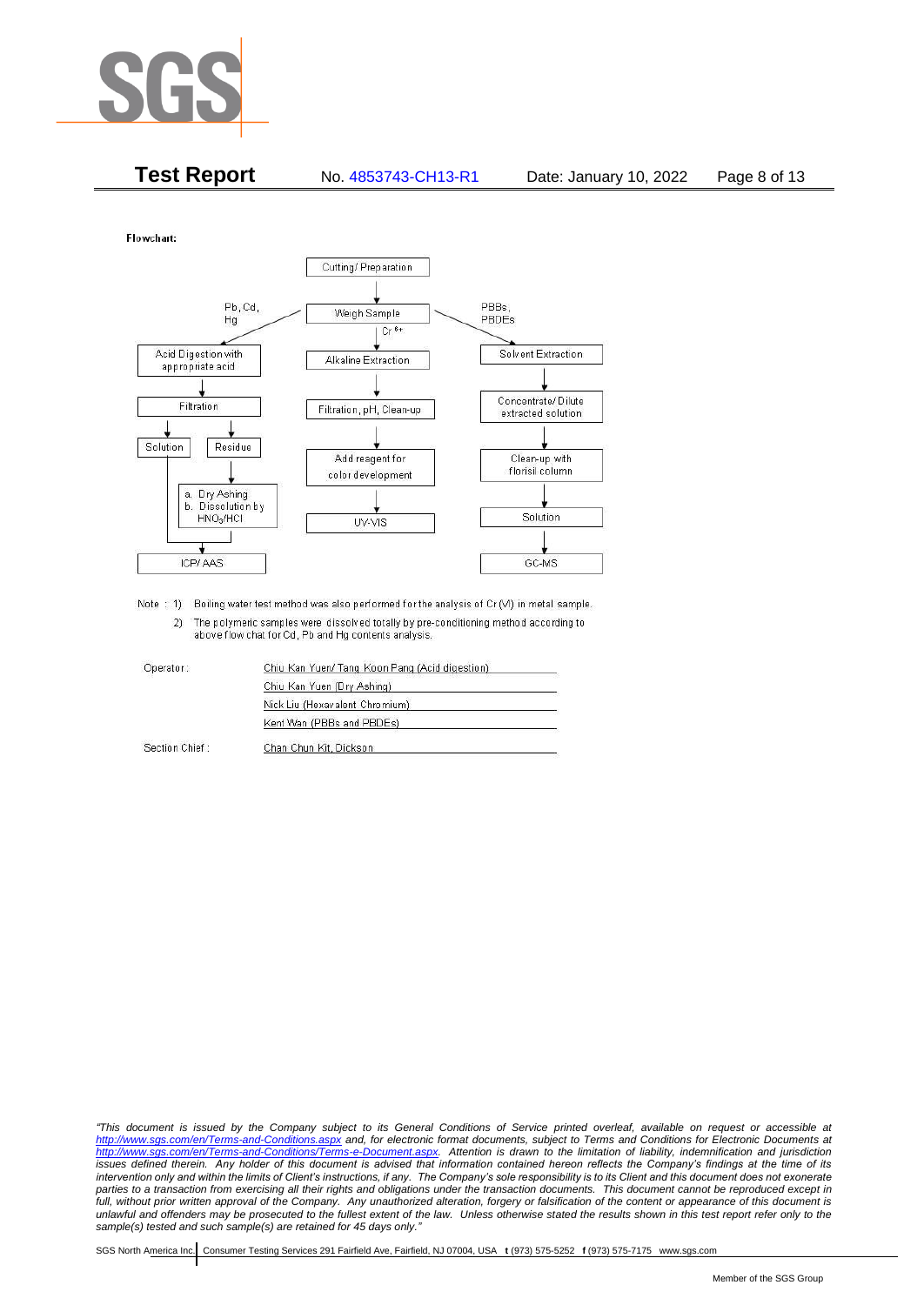

# **Test Report** No. 4853743-CH13-R1 Date: January 10, 2022 Page 9 of 13

### **Flowchart for Phthalates measurement**

Method: IEC 62321-8:2017



Tested by Checked by Lumpy Lee

Edmund Kwan

*"This document is issued by the Company subject to its General Conditions of Service printed overleaf, available on request or accessible at <http://www.sgs.com/en/Terms-and-Conditions.aspx> and, for electronic format documents, subject to Terms and Conditions for Electronic Documents at [http://www.sgs.com/en/Terms-and-Conditions/Terms-e-Document.aspx.](http://www.sgs.com/en/Terms-and-Conditions/Terms-e-Document.aspx) Attention is drawn to the limitation of liability, indemnification and jurisdiction issues defined therein. Any holder of this document is advised that information contained hereon reflects the Company's findings at the time of its intervention only and within the limits of Client's instructions, if any. The Company's sole responsibility is to its Client and this document does not exonerate parties to a transaction from exercising all their rights and obligations under the transaction documents. This document cannot be reproduced except in full, without prior written approval of the Company. Any unauthorized alteration, forgery or falsification of the content or appearance of this document is unlawful and offenders may be prosecuted to the fullest extent of the law. Unless otherwise stated the results shown in this test report refer only to the sample(s) tested and such sample(s) are retained for 45 days only."*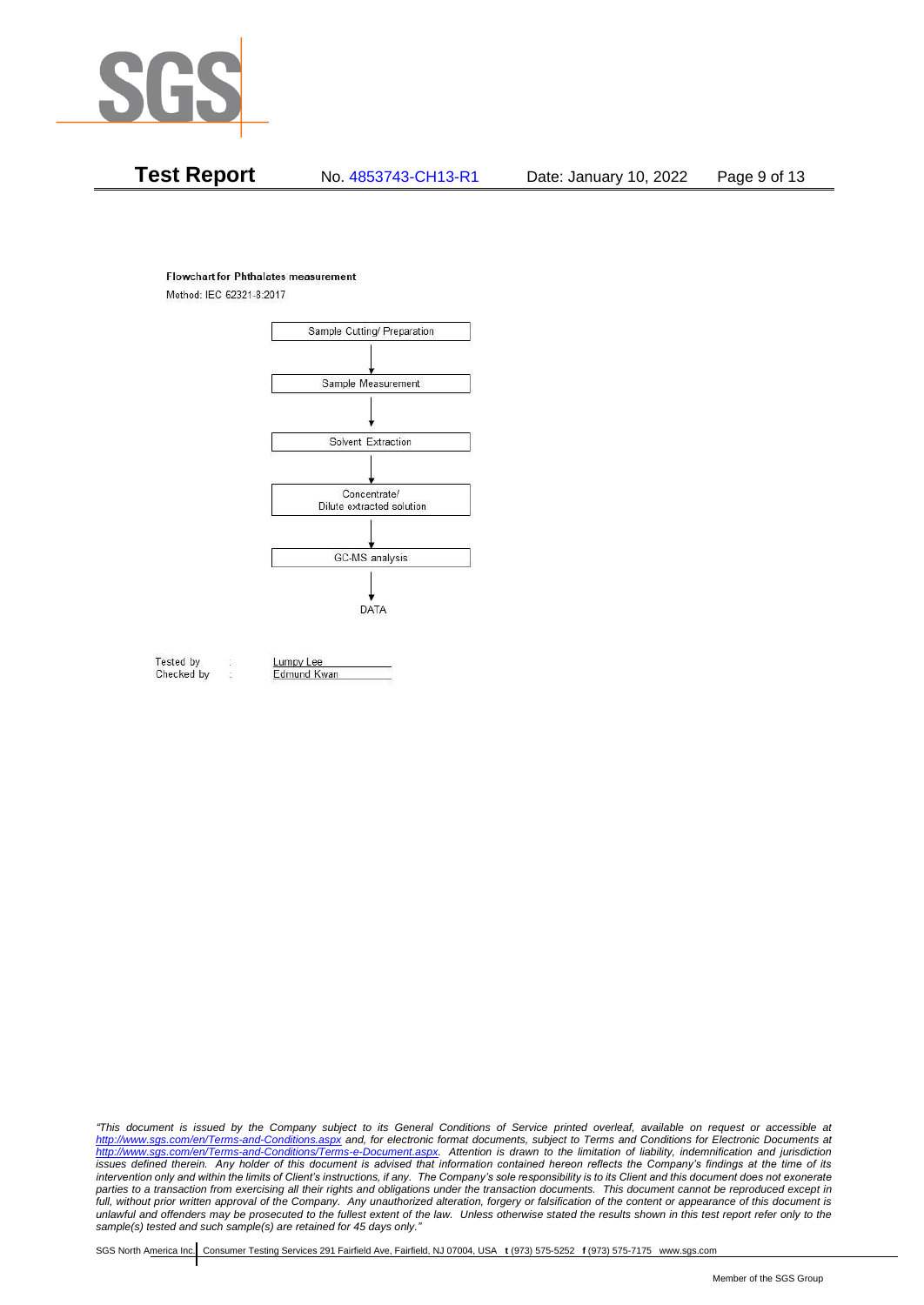

**Test Report** No. 4853743-CH13-R1 Date: January 10, 2022 Page 10 of 13

### Flowchart of IEC 62321 for metal analysis



The metallic samples were dissolved totally by pre-conditioning method according to above flow chart for Cd, Pb and Hg contents analysis.

| Operator:      | Nick Liu (Hexavalent Chromium)                  |  |  |
|----------------|-------------------------------------------------|--|--|
|                | Tang Koon Pang / Chiu Kan Yuen (Acid digestion) |  |  |
| Section Chief: | Chan Chun Kit, Dickson                          |  |  |

*"This document is issued by the Company subject to its General Conditions of Service printed overleaf, available on request or accessible at <http://www.sgs.com/en/Terms-and-Conditions.aspx> and, for electronic format documents, subject to Terms and Conditions for Electronic Documents at [http://www.sgs.com/en/Terms-and-Conditions/Terms-e-Document.aspx.](http://www.sgs.com/en/Terms-and-Conditions/Terms-e-Document.aspx) Attention is drawn to the limitation of liability, indemnification and jurisdiction issues defined therein. Any holder of this document is advised that information contained hereon reflects the Company's findings at the time of its intervention only and within the limits of Client's instructions, if any. The Company's sole responsibility is to its Client and this document does not exonerate parties to a transaction from exercising all their rights and obligations under the transaction documents. This document cannot be reproduced except in full, without prior written approval of the Company. Any unauthorized alteration, forgery or falsification of the content or appearance of this document is unlawful and offenders may be prosecuted to the fullest extent of the law. Unless otherwise stated the results shown in this test report refer only to the sample(s) tested and such sample(s) are retained for 45 days only."*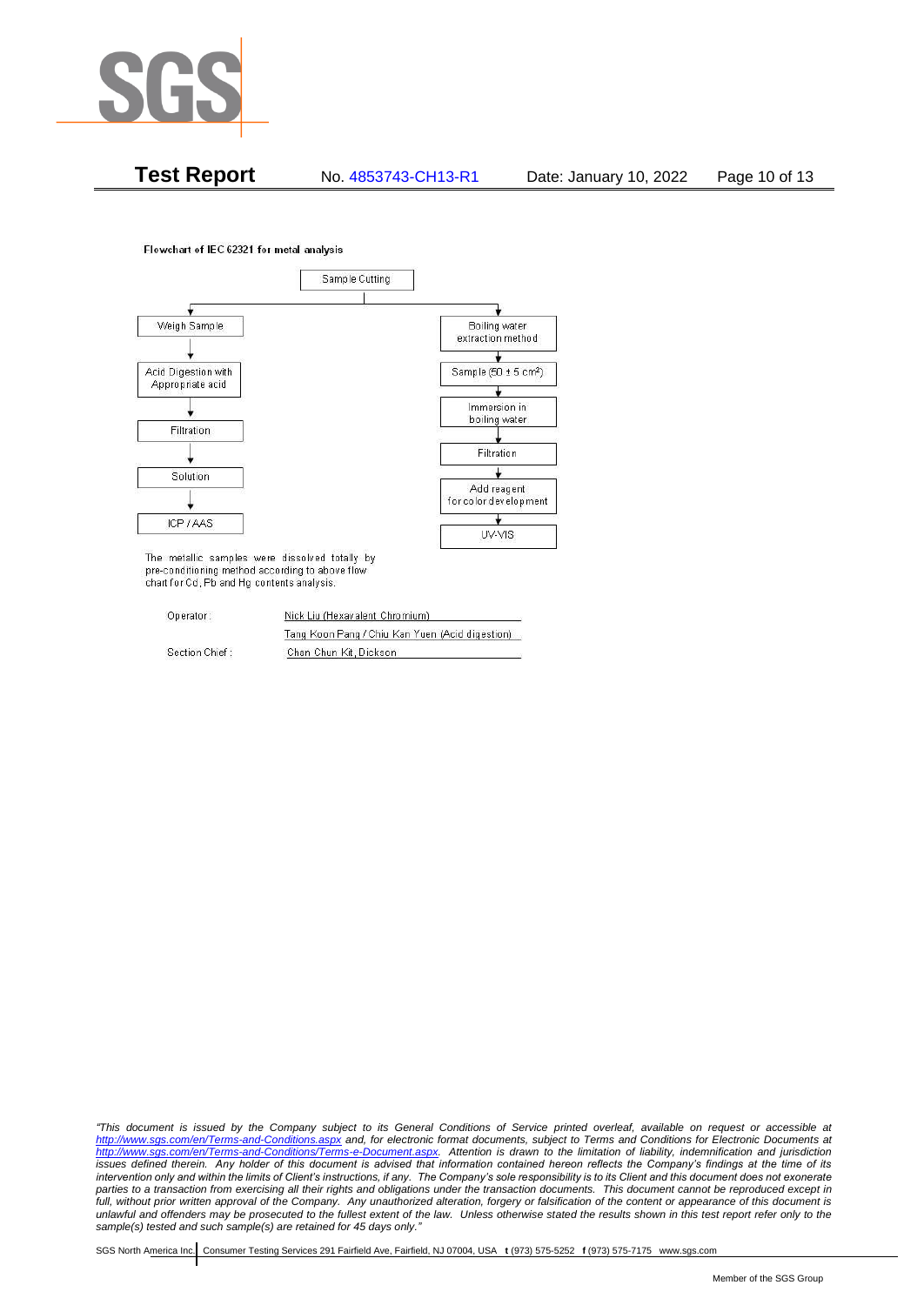

# **Test Report** No. 4853743-CH13-R1 Date: January 10, 2022 Page 11 of 13

### **Flowchart for Halogen Free Test**

Method: BS EN14582:2016



Operator: Supervisor: Tang Ying Sam Chan Chun Kit (Dickson)

*"This document is issued by the Company subject to its General Conditions of Service printed overleaf, available on request or accessible at <http://www.sgs.com/en/Terms-and-Conditions.aspx> and, for electronic format documents, subject to Terms and Conditions for Electronic Documents at [http://www.sgs.com/en/Terms-and-Conditions/Terms-e-Document.aspx.](http://www.sgs.com/en/Terms-and-Conditions/Terms-e-Document.aspx) Attention is drawn to the limitation of liability, indemnification and jurisdiction issues defined therein. Any holder of this document is advised that information contained hereon reflects the Company's findings at the time of its intervention only and within the limits of Client's instructions, if any. The Company's sole responsibility is to its Client and this document does not exonerate parties to a transaction from exercising all their rights and obligations under the transaction documents. This document cannot be reproduced except in full, without prior written approval of the Company. Any unauthorized alteration, forgery or falsification of the content or appearance of this document is unlawful and offenders may be prosecuted to the fullest extent of the law. Unless otherwise stated the results shown in this test report refer only to the sample(s) tested and such sample(s) are retained for 45 days only."*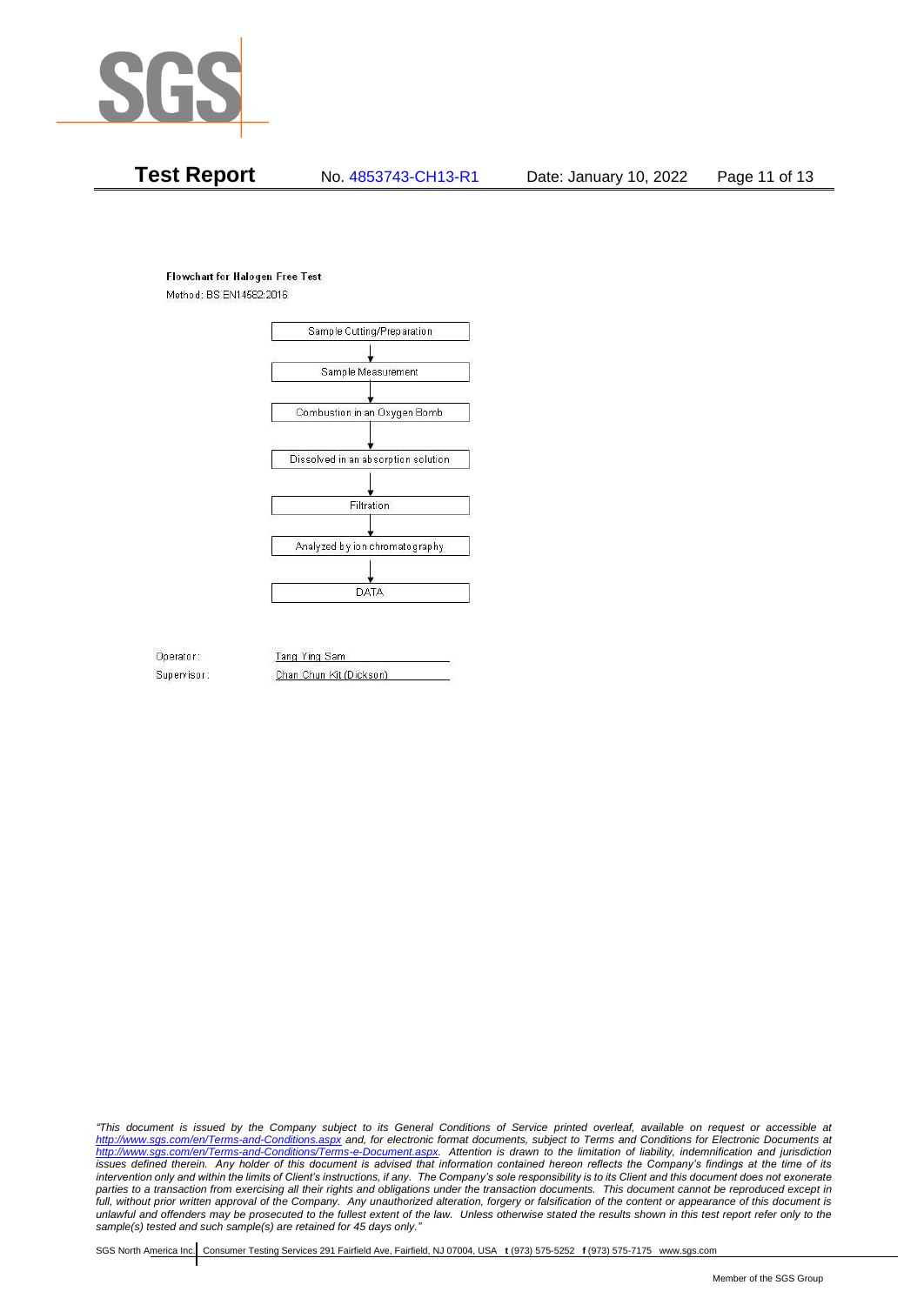

**Test Report** No. 4853743-CH13-R1 Date: January 10, 2022 Page 12 of 13

Sample photo:



.



*"This document is issued by the Company subject to its General Conditions of Service printed overleaf, available on request or accessible at <http://www.sgs.com/en/Terms-and-Conditions.aspx> and, for electronic format documents, subject to Terms and Conditions for Electronic Documents at [http://www.sgs.com/en/Terms-and-Conditions/Terms-e-Document.aspx.](http://www.sgs.com/en/Terms-and-Conditions/Terms-e-Document.aspx) Attention is drawn to the limitation of liability, indemnification and jurisdiction issues defined therein. Any holder of this document is advised that information contained hereon reflects the Company's findings at the time of its intervention only and within the limits of Client's instructions, if any. The Company's sole responsibility is to its Client and this document does not exonerate parties to a transaction from exercising all their rights and obligations under the transaction documents. This document cannot be reproduced except in full, without prior written approval of the Company. Any unauthorized alteration, forgery or falsification of the content or appearance of this document is unlawful and offenders may be prosecuted to the fullest extent of the law. Unless otherwise stated the results shown in this test report refer only to the sample(s) tested and such sample(s) are retained for 45 days only."*